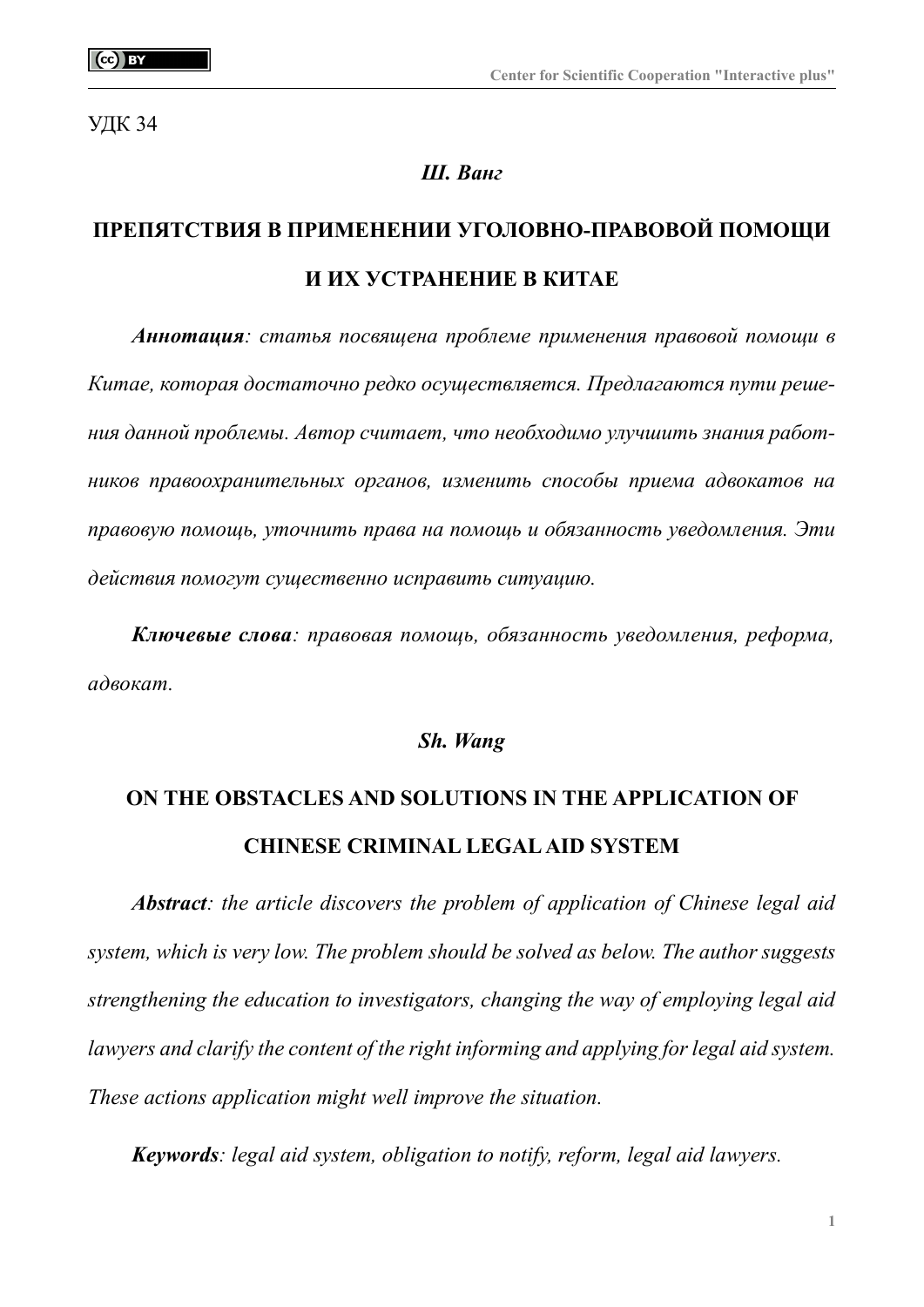The new «Chinese Criminal Procedure Law» has been implemented for three years, many factors that may affect the application of legal aid system at the time of legislation were unexpected. Between the «quality» and «quantity» of the application of the legal aid system, the question of «quantity» is more urgent and prominent, because the improvement of the «quality» must be based on certain «quantity» of application. There are about three elements that affect the application of the legal aid system – subject, system, consciousness, and each element has a «fatal» defect.

«Subject» element in the legal aid system mainly refers to the legal aid lawyers, the main problems of the legal aid lawyers at present is that «they have a small number and less experience." According to statistics, at present, the average number in the county legal aid agencies in China is only 3.98, some principal of the administration authority of justice also serves as the principal of the county legal aid agency, and the average number of the people who actually engaged in the daily work of legal aid is only 2.98 [1]. However, this is only the surface of the problem, the substance the problem is treatment. «System» element is that during the application process of the legal aid system, the content of operations of the procedure at each stage and penalties for violations of procedures should be clearly defined. There are no targeted provisions about the variety of key details in the legal aid system's practice in current laws and judicial interpretations, however, it is these overlooked details that are most likely to be amplified in practice, and become the biggest obstacle in the application of the legal aid system. «Consciousness» element refers to the consciousness of investigators that they should be familiar with the contents of the legal aid system, and should apply the system initiatively when the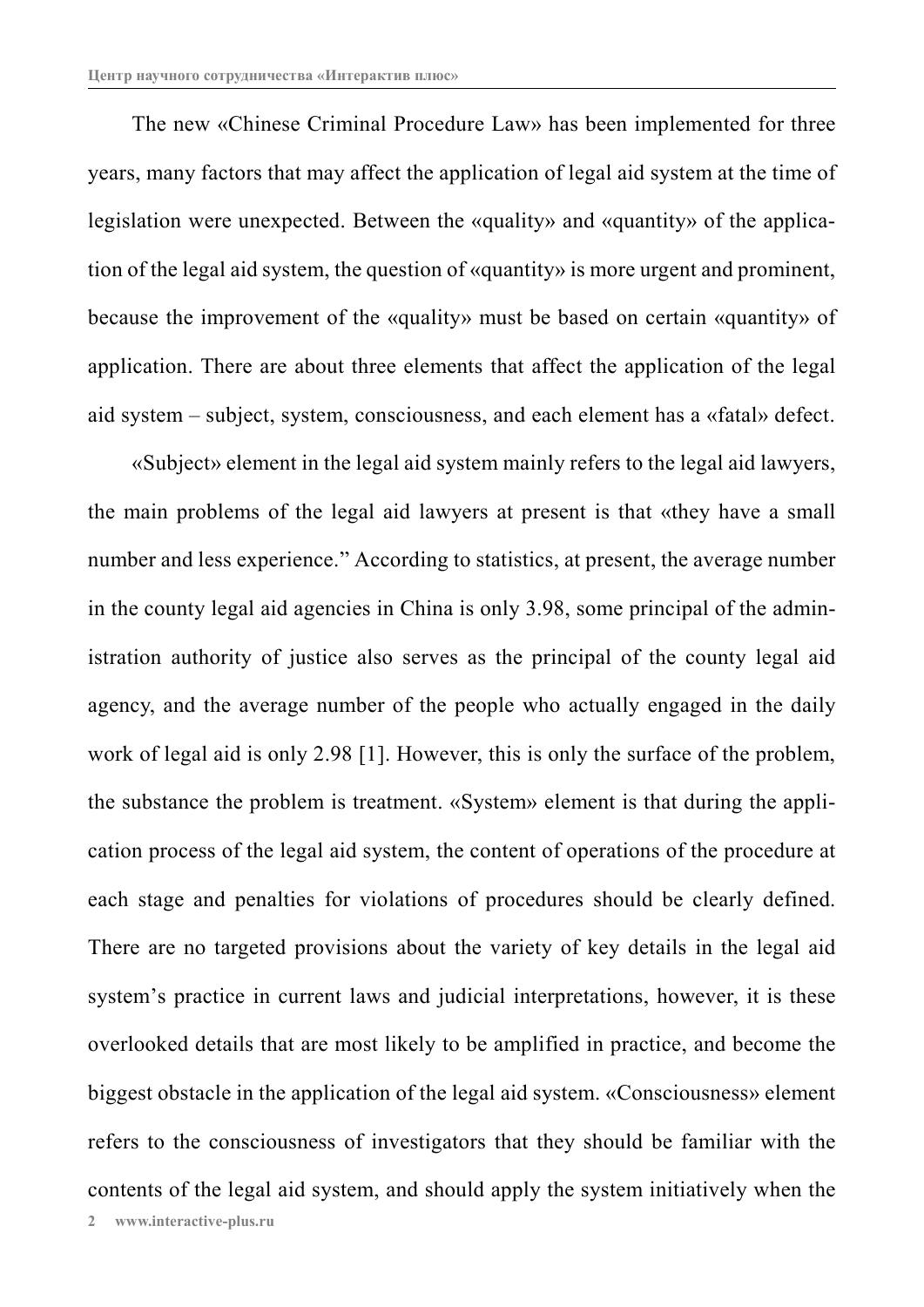situation is suitable. In current judicial practice, the lack of consciousness presents an extremely serious situation.

# *1. Obstacles in the application of Chinese Criminal Legal Aid System*

*1.1. Subsidies to Legal Aid Cases Restrict the Team Building of Legal Aid Lawyers*

Currently, legal aid lawyers' treatment includes wages and subsidies, and the subsidies has always been criticized. In judicial practice, problems of the subsidies in legal aid system focused on two points: «a small amount» and «unbalanced». Furthermore, «unbalanced» includes not only the unbalance between different regions, but also the unbalance during different stages of the proceedings. In particular, below.

Firstly, regional divergence is too large and is not match with the region economic development. For example, Wuyishan City, Fujian Province, an eastern province whose economic is more developed comparatively, its legal aid subsidies for the stages of investigation, prosecution and trial are 100 yuan, 100 yuan and 400 yuan, and in the Legal Aid Centre of Lanzhou City, Gansu Province, subsidies for three stages all are 1,200 yuan, a difference of as much as ten times [2]. The amount of subsidies in other regions are also disproportionate to the trend level of economic development of the region.

Secondly, the amount of subsidies is too immobilized. A common practice in legal aid cases is to be given fixed and few subsidies for legal aid in the three stages mentioned above, but such practice must not suit for the variety situations in different cases. Meanwhile, because of the amount of subsidies is so small, the problem of «lawyers handle with cases with their own money» becomes more serious.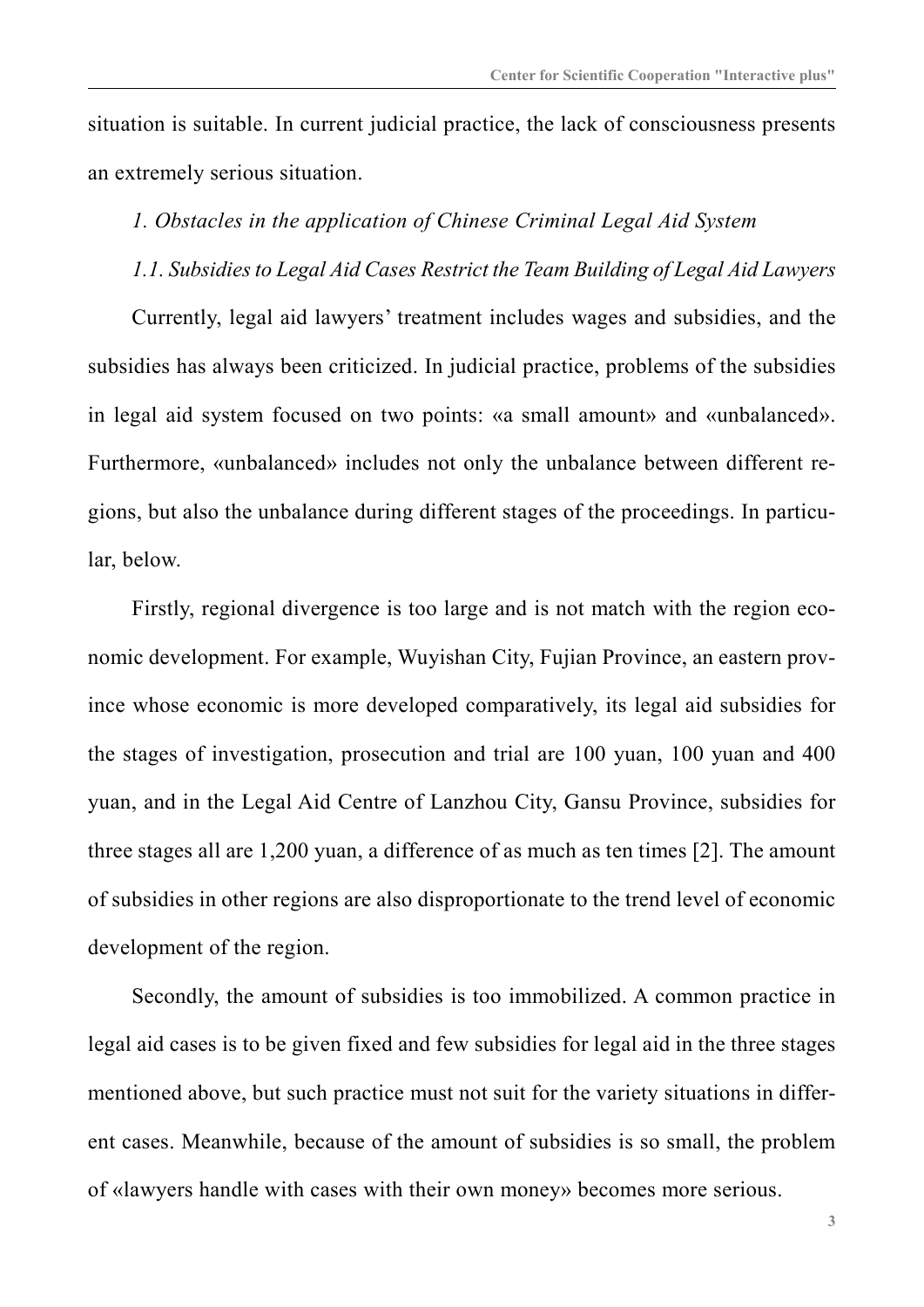Thirdly, the divergence of subsidies between stages of investigation, prosecution, and trial is too large. In the session report of «Implementation Summary Seminar of Chinese Criminal Legal Aid System in 2014», hosted by Professor Gu Yongzhong in China University of Political Science and Law, there are data of 18 regions or units, and 10 of them give different amounts of subsidies to legal aid in stages of the investigation, prosecution and trial. The amount of subsidies in the investigation stage is less than or flat with the stage of prosecution, but the amounts of both of them are less than the trial stage.

During the investigation stage, the defense counsel can do these matters for the suspect: to meet the suspect, to provide legal assistance; proposing petitions and complaints; applying for change of coercive measures; learning from the investigation authority about charges of the suspects and details related to the case, and giving some advice; communicating with the suspect; collecting material related to the case; applying for the transfer of evidence material which can prove the suspect's innocence or can lead to a lighter punishment. In the prosecution stage, besides what matters the defense counsel can do for the suspect in the investigation, the defense counsel also have rights below: verifying the relevant evidence with suspect or defendant; consult, extract and copy the files of the case. In the trial stage, defense counsels still have these rights, but in general, most of their work are completed in the investigation and the prosecution stages, and most of time and transportation costs are produced in these two stages. Therefore, the system design of giving immobilized subsidies to investigation, prosecution and trial stages, and even obviously benefit to the trial stage is unscientific.

**4 www.interactive-plus.ru**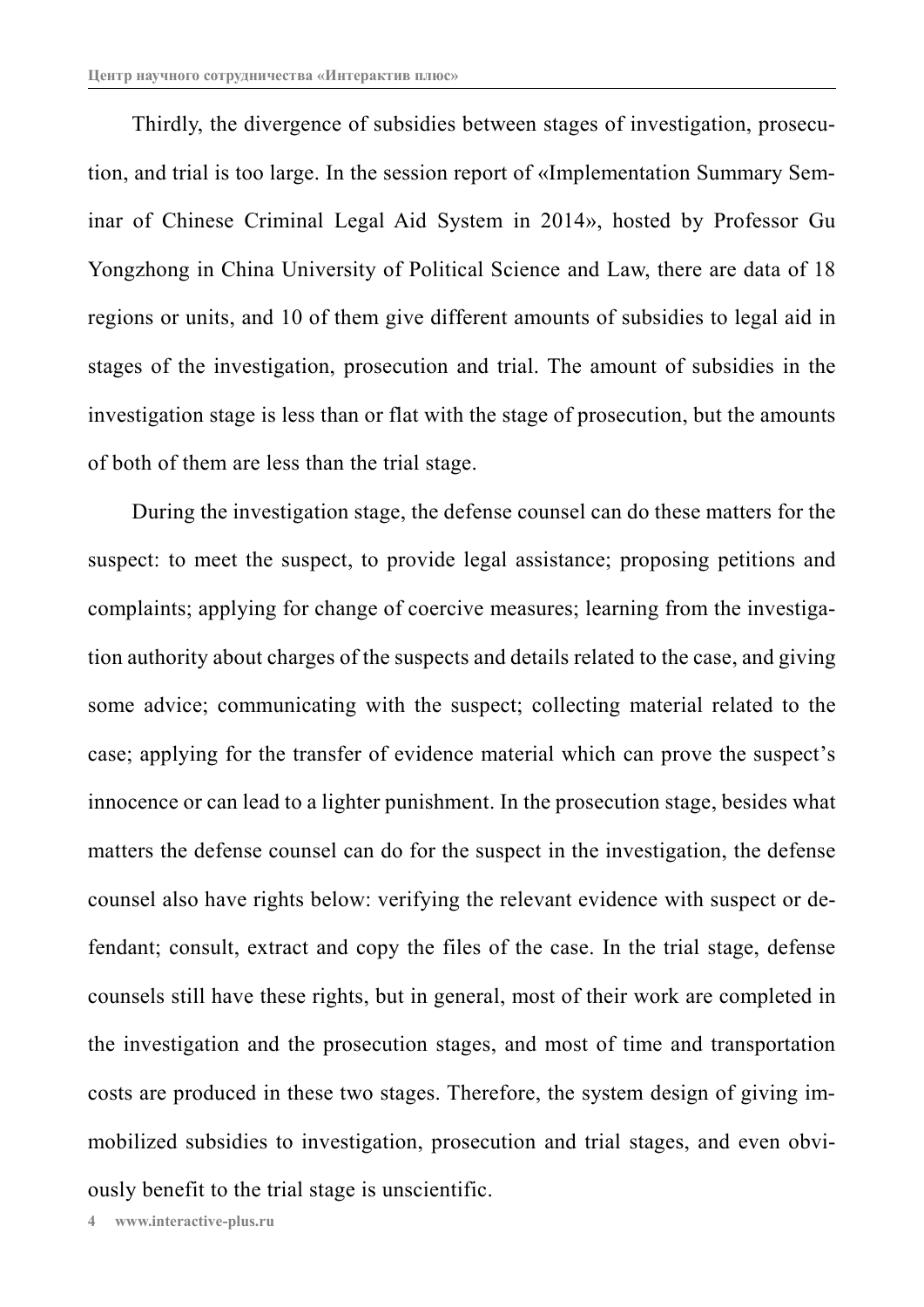The reason why the treatment is «subject» element's «fatal defect» is that treatment is the origin of these problems below.

## *1.1.1. Team building of legal aid lawyers is hysteresis*

Normally, the implementation of the new «Criminal Procedure Law» would bring a sharply rose of the demand for legal aid, and legal aid agencies should increase the number of the staff, and as a result, the proportion of legal aid lawyers handling the case should also rose sharply. In practice, however, the proportion of social lawyers handling the case was significantly higher than the proportion of legal aid lawyers handling the case, and it still appears to an increasing trend [2], the underlying causes of this strange phenomenon is still the treatment.

Treatments of the legal aid lawyers in legal aid center refer to civil servants, which are low and immobilized, while subsidies for legal aid cases are significantly lower, and the amounts in some places only are one or two hundred yuan, often leading legal aid lawyers to make ends meet when dealing with the cases. Therefore, lawyers in legal aid centers not only face the problem of «small number», but also face the problem of «low quality». This can explain the reason why the proportion of social lawyer to handle legal aid cases is still higher than the proportion of legal aid lawyers after the implementation of the new «Criminal Procedure Law».

## *1.1.2. Legal aid lawyers are negative in dealing with legal aid cases*

One of the reasons why legal aid lawyers are negative in dealing with legal aid cases may due to their own inertia, but to a greater extent this is because of the pressure of reality. It is undoubtedly a luxury that depending on legal aid lawyers to deal with cases with low and immobilized incomes. Problems that may arise under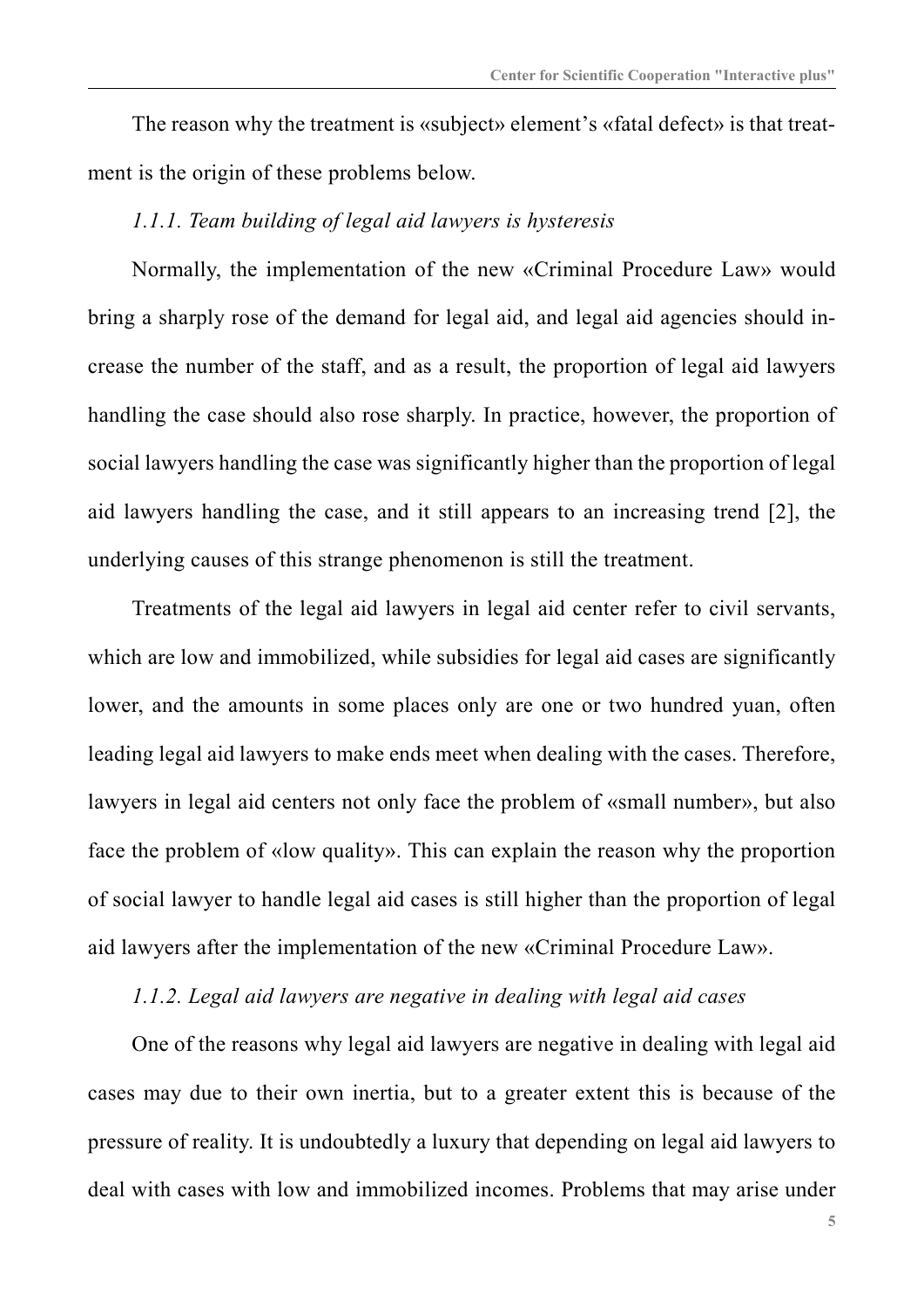the existing provisions would be that the requirement of two times meetings with the suspect is compressed to once, and a legal aid lawyer still do not know basic information of the suspect in court debate. It is more likely that we have made a mistake to attributable the reasons to legal aid lawyers' inertia. Many scholars have been discussing how to evaluate the quality of legal aid cases, hoping to use this to restrain legal aid lawyers, and to ensure the quality of the cases, I think they take the branch for the root. There is no doubt that the current salaries and subsidies will affect the quality of the case, and this is the reason why so many suspects prefer to hire a defense counsel instead of a free legal aid lawyer.

### *1*.*2. The fulfillment of rights informing and notification obligations are not perfect*

Problems of «System» element is mainly focused on that «the fulfillment of rights informing and notification obligations are not perfect». Legal aid system can be started in two ways: one is application of applicants, and the other is the decision of court. But the informing of rights is always not so exhaustive that if only to inform the right name to the suspect without explaining its content, the suspect or the defendant or the people who have the right to apply for legal aid may still be confused after being informed of their rights, or do not know how to apply the system, or do not have basic trust to the system, or even finally waived the right of legal aid. Meanwhile, in the legal situation of applying legal aid, there is also a problem that the notification of legal aid lawyers is not perfect, such as: the notification subject is unknown, the notification procedure is not specifically and so on, which greatly affected the rate of the application of the legal aid system.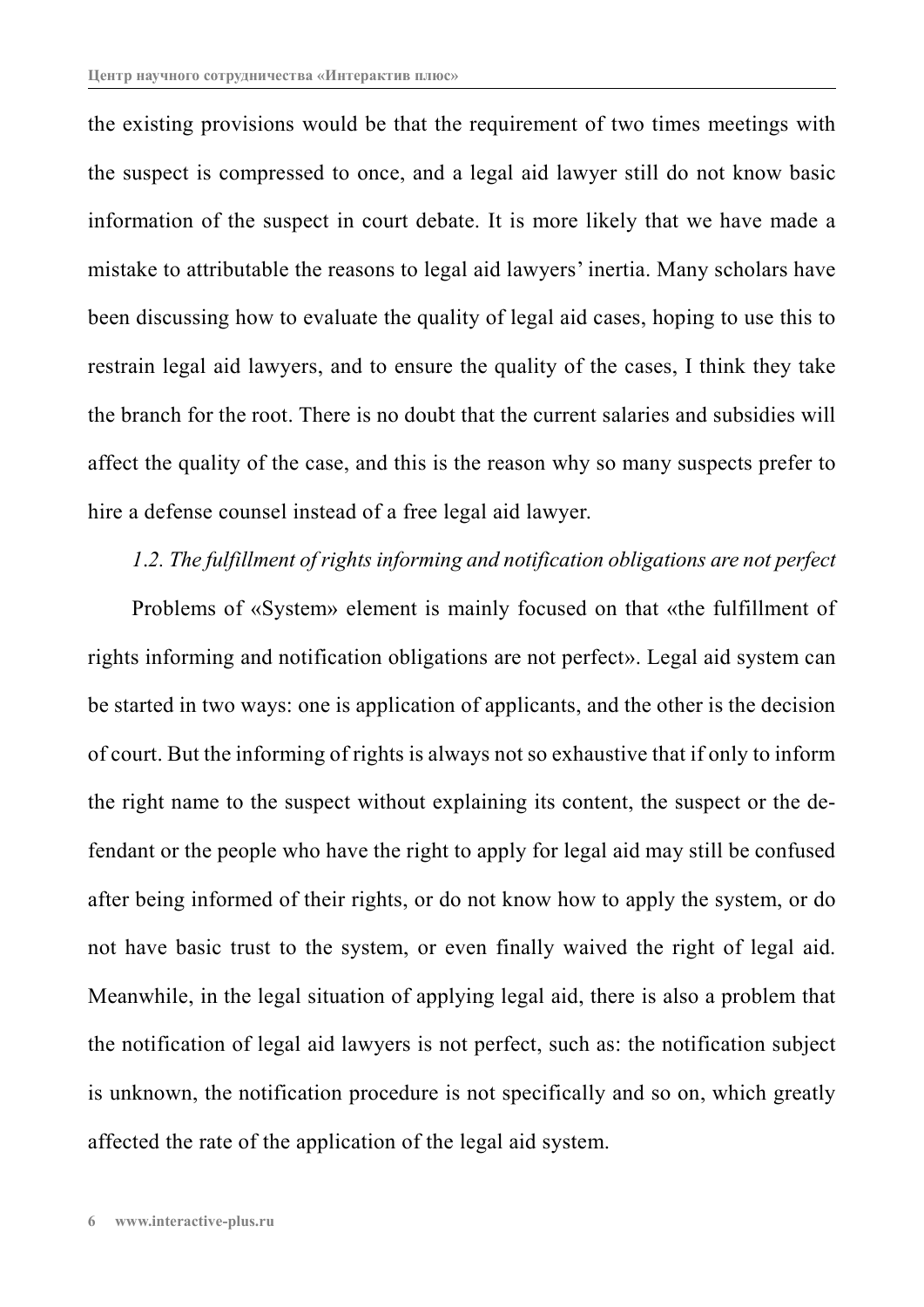*1.3. The consciousness of the investigators to apply the legal aid system initiatively is poor*

The new Criminal Procedure Law has not only extended the legal aid system to the stages of the investigation and prosecution, but also expanded the scope to five kinds of people. If investigators are not familiar with the provision, it will lead to a result directly that cases which are suitable to applying for legal aid cannot start this system, or do not notify the legal aid agencies in cases which they should do. It is more likely because that there is no system design of corresponding penalty for this situation, but we cannot deny the importance of promotion to the implement of the new law. A more direct reason is that the training and education of authorities of investigation, prosecution and trial to their staff about the new Criminal Procedure Law is not enough. Therefore, it is very necessary for the authorities to enhance the learning and training of investigators.

As mentioned above, «legal consciousness» includes not only «knowing about the law» but also «the consciousness of using the law», therefore, the education and training to investigators can not only be limited to expand their knowledge, but also pay attention to the consciousness training of investigators to apply the legal aid system initiatively. Nowadays, a variety of learning methods make it easy to learn about the provisions, and the problem of lacking of consciousness of protecting the human rights is becoming more seriously.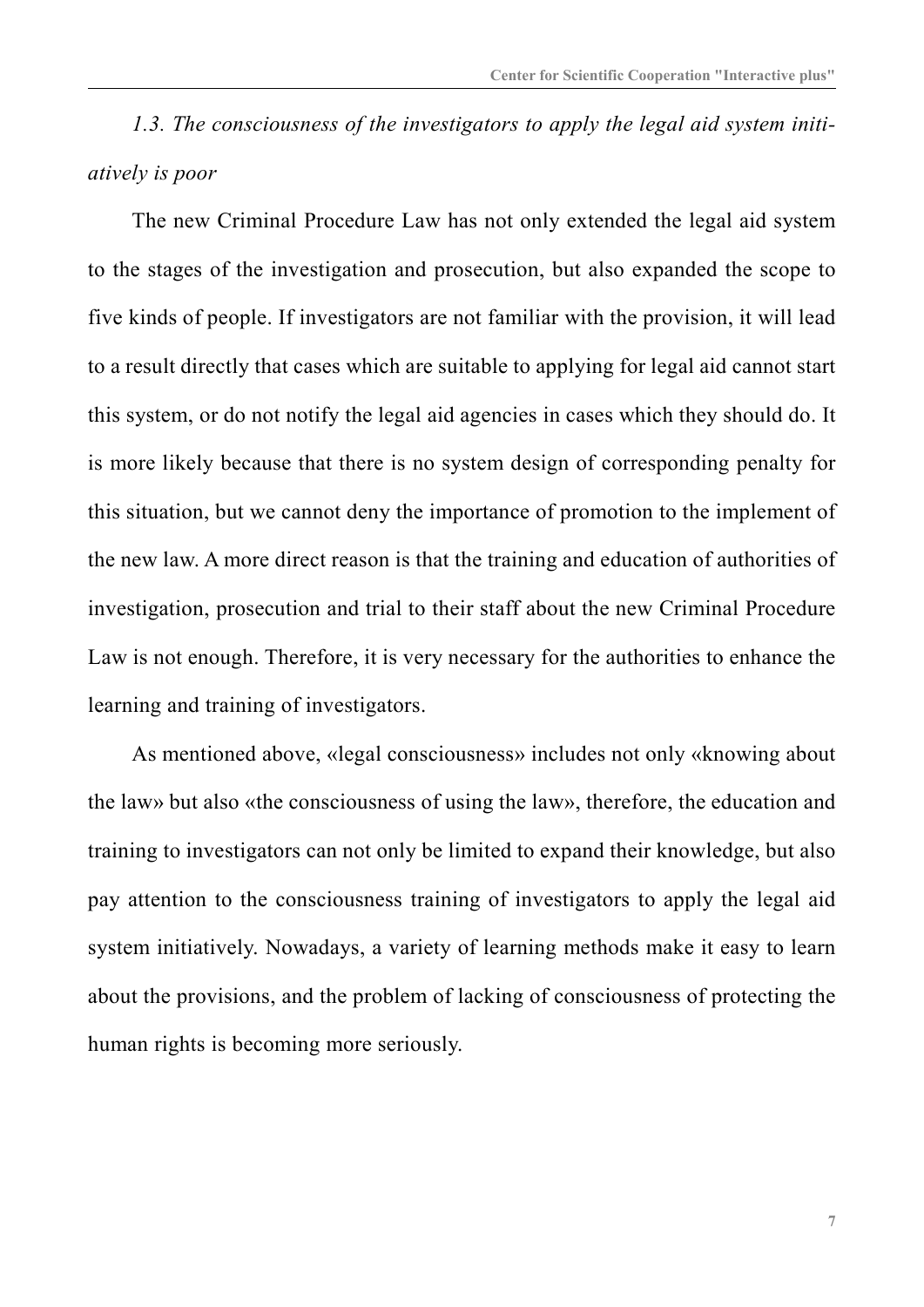## *2. Analysis and solutions to the key procedural issues*

#### *2.1. Two paths for the personnel security of legal aid lawyers*

The question of personnel security of legal aid lawyers is in an awkward position in the whole system of legal aid, because there is a contradiction between the expectations of the designer to legal aid lawyers and the specific system. On the one hand, system designers want to establish a specialized team to deal with legal aid cases, and want to use the limit of «cannot accept non-legal aid cases» to restrict the legal aid lawyers, and encourage them to put all their energy into the legal aid cases, in order to ensure the quality of legal aid cases; on the other hand, they give low and immobilized wages and subsidies to legal aid lawyers, but also hope to absorb some experienced lawyers to engaged into the legal aid system. In my opinion, there are two programs can be chosen to solve the problem of legal aid lawyers.

Firstly, in the legal aid cases, we can make the legal aid agencies on behalf of the government to commission legal aid lawyers and pay legal fees similar to how much in the commissioned defense cases should pay, to provide legal assistance to eligible suspect or defendant.

The biggest difference between legal aid cases and commissioned defense cases lies in the different ways a lawyer involved into the case, one is assigned by the legal aid agencies, the other is commissioned by a party. But the difference ways are not the inevitable reason that lead to the differences between the quality of cases handled by legal aid lawyers and social lawyers, the treatment is the key factor. Therefore, giving the same treatment to the social lawyers in legal aid cases and in other cases can solve the problem. To establish a special team of legal aid lawyers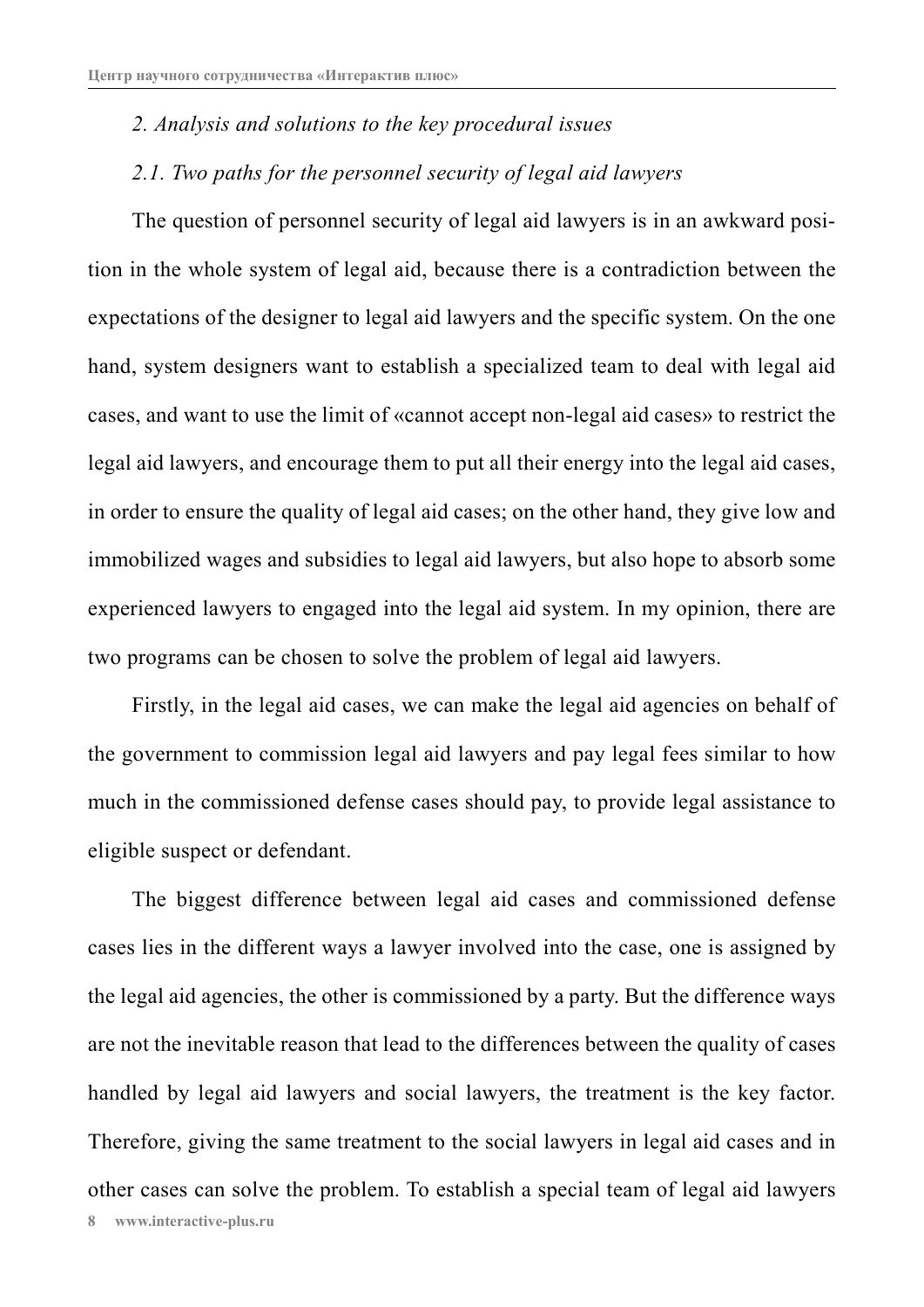and limit them to handle with legal aid cases, is not necessary for the legal aid system, and its purpose is to make it easier in arranging a lawyer for legal aid cases when having a relatively fixed selection range, and this can also save costs and improve efficiency.

Meanwhile, the advantage of this program is bigger than that in the program which giving high subsidies to legal aid lawyers, for it does not kink on the question that the actual expenditure is more or less compared with the fixed subsidies, and is more flexible, and the most concerned question in legal aid system about lawyers' «mental subsidies» has also been solved.

Secondly, establish a public lawyer system, and legal aid will be included within the purview of public lawyers. CPC-eighth the Fourth Plenary Session mentioned the suggestion to establish a public lawyer system, but there are not yet specific policies and rules. Generally, the responsibilities of the public lawyers include providing legal advice and consulting services for government departments and their decision-making, undertaking the cases of administrative reconsideration and administrative litigation.

We can consider to include the legal aid within the purview of public lawyers, and a public lawyer can deal with legal aid cases only if they have pass the assessment and excerpts. The advantage of this system is that it can maintain a relatively stable and high quality team of lawyers, and the lawyers play a role as the national staff and have the equal status with the public prosecutor, which is benefit for the lawyers to exercise the right to defense. The disadvantage is that the interconnectiv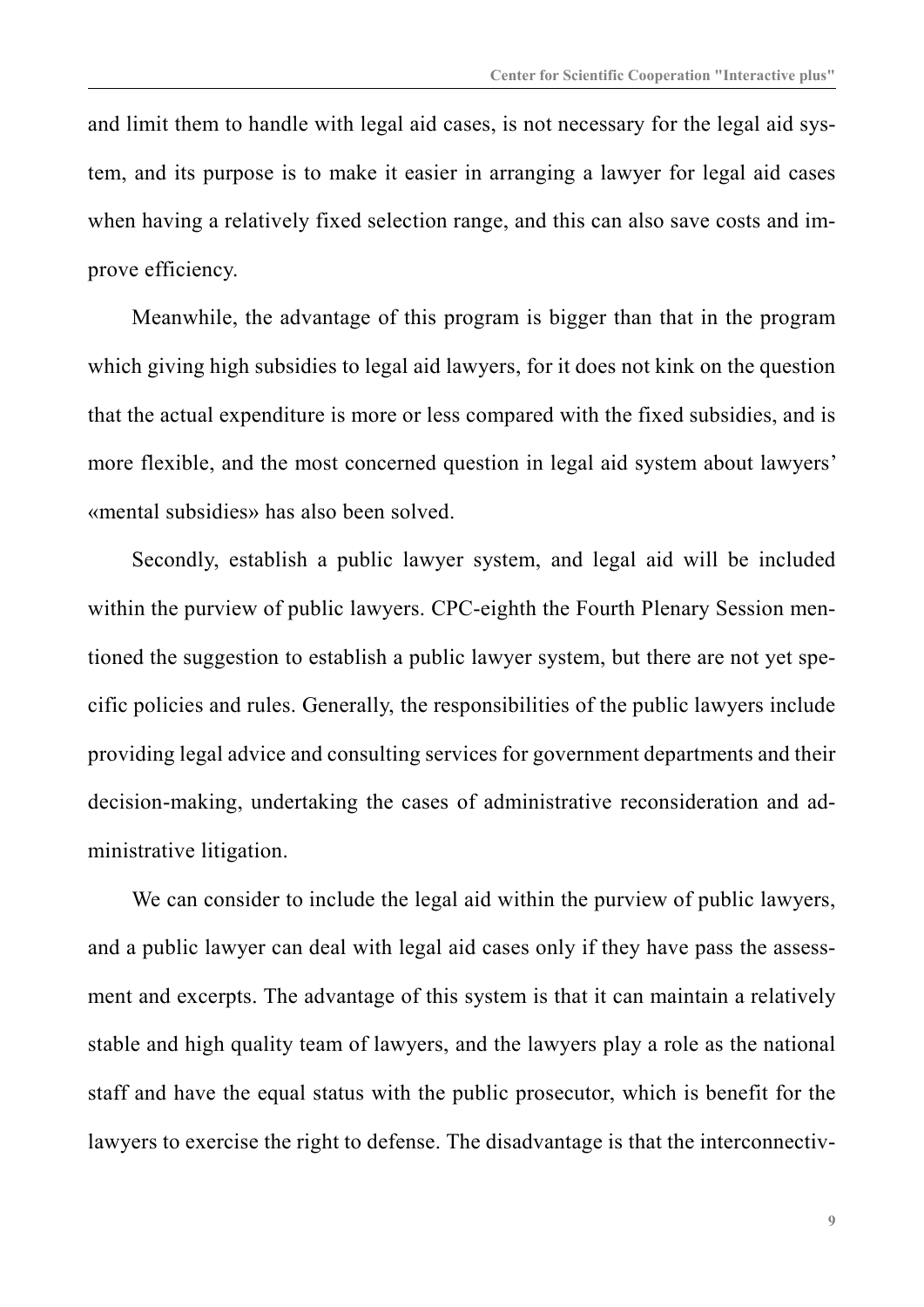ity between the national staff, just like the delicate relationship between the prosecution and the court, the cooperation is much more than restriction, which is a hidden threat that we can foresee.

For the two programs, I prefer to the first one, because it catches the key points that affect the lawyers' enthusiasm in handling the case more directly, and it is more favorable for the main objective of legal aid cases – to ensure the quality of handling.

#### *2*.*2.* C*larify the right informing and the notification obligations*

The right informing should not be confined to inform the name of a right, and the specific content of the right should be explained further. The procedure of right informing can imitate the procedure of «Miranda Warning», when the investigators told suspects or defendants that they have «the right to appoint a defender», they should make a brief explanation of the basic responsibilities of the defender at the same time, and tell them «if they have difficulties in financial, they can apply to the legal aid agencies for legal aid». They should also tell them that the legal aid is free, and they can even tell them that the profession level of the legal aid lawyers is flat with or even slightly higher than the general level of lawyers, in order to build the applicant's confidence to the legal aid system.

The obligation of notification to the legal aid lawyers should include content of «notified by who», «How to notify» and «Notify whom» at least. In judicial practice, subjects of «notified by who» maybe include specific investigators and outreach staff, and if there are no specific regulations, they may shirk their responsibilities. Therefore, in order to clarify their responsibilities and with considering the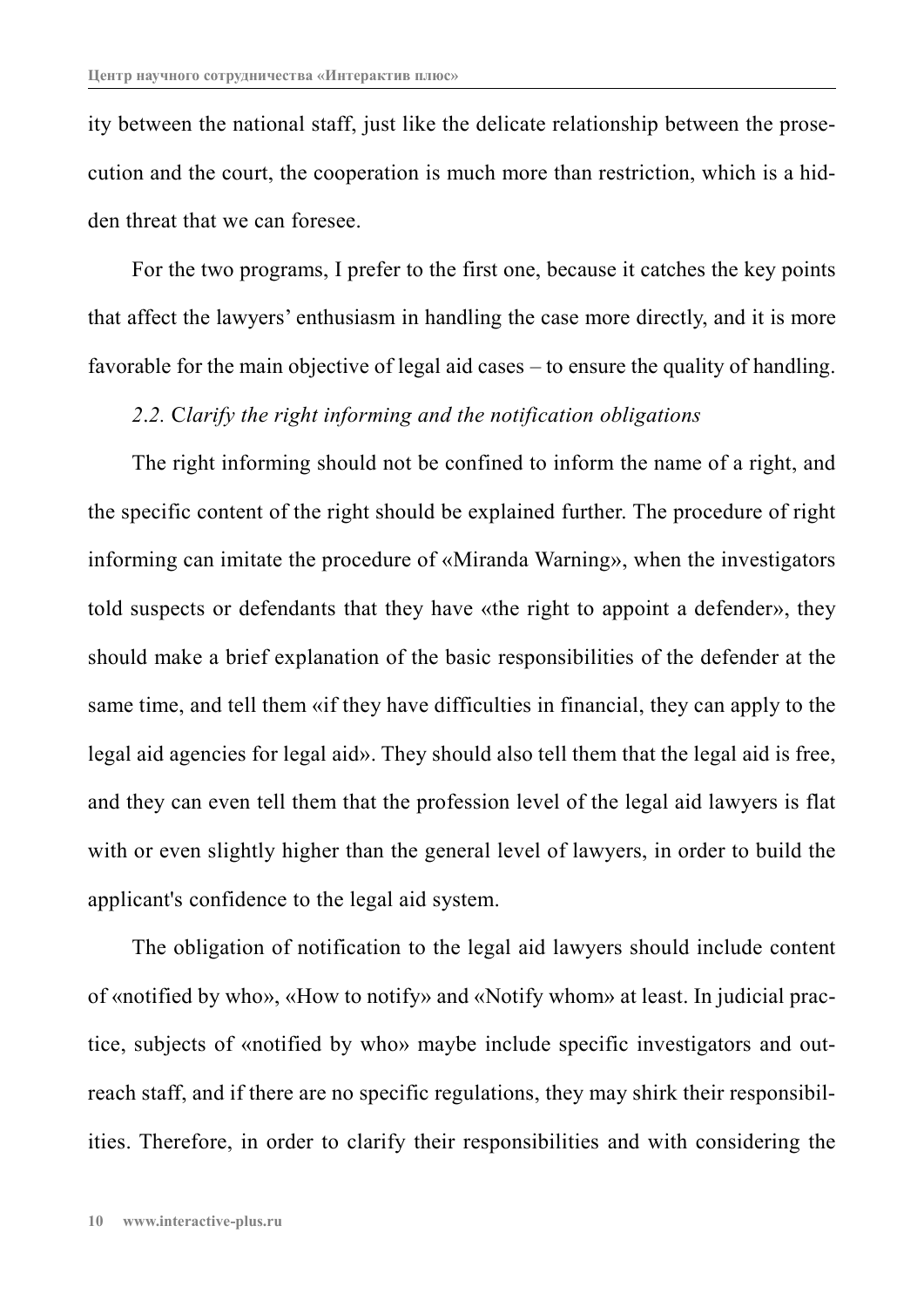practical operability and convenience, we suggest that binding the notification obligation to the case, and make the specific investigators to fulfill the notification obligation on behalf of the authorities.

The question of «How to notify» is more complex, which involves time limits, ways of notification, feedback and other issues. Legal Aid relates to the protection of the rights of suspects, and is especially more prominent in the investigation stage at which rights guarantying is vulnerable. Therefore, in the process of handling cases, the investigators should first confirm whether the cases match the conditions of legal aid or not. The time of notification should not be limited to be too specific considering the differences between cases, otherwise it is not easy to fulfill. Meanwhile, in order to avoid the delay caused by the submitting of instrument, it is recommended to notify by phone call firstly, and then send out the notification instruments, and the legal aid agencies should give a receipt of legal aid work arrangement after having received the notification instrument.

The question of «Notify whom» is more simple relatively, in the situation of the legal aid decided by the court, legal aid agencies should be notified, and defendant counsel should be assigned by them.

# *2*.*3. Procedural safeguards for the situation of* «*should notify but not*»

There are no punitive measures for the situation when the authority of prosecution found that the investigation authority shall notify the legal aid agencies to provide legal assistance but not, which also contributed to the problem that investigating authorities don't notify the legal aid agencies or delay to notify them, in order to facilitate their investigation by delaying the time of legal aid lawyers involving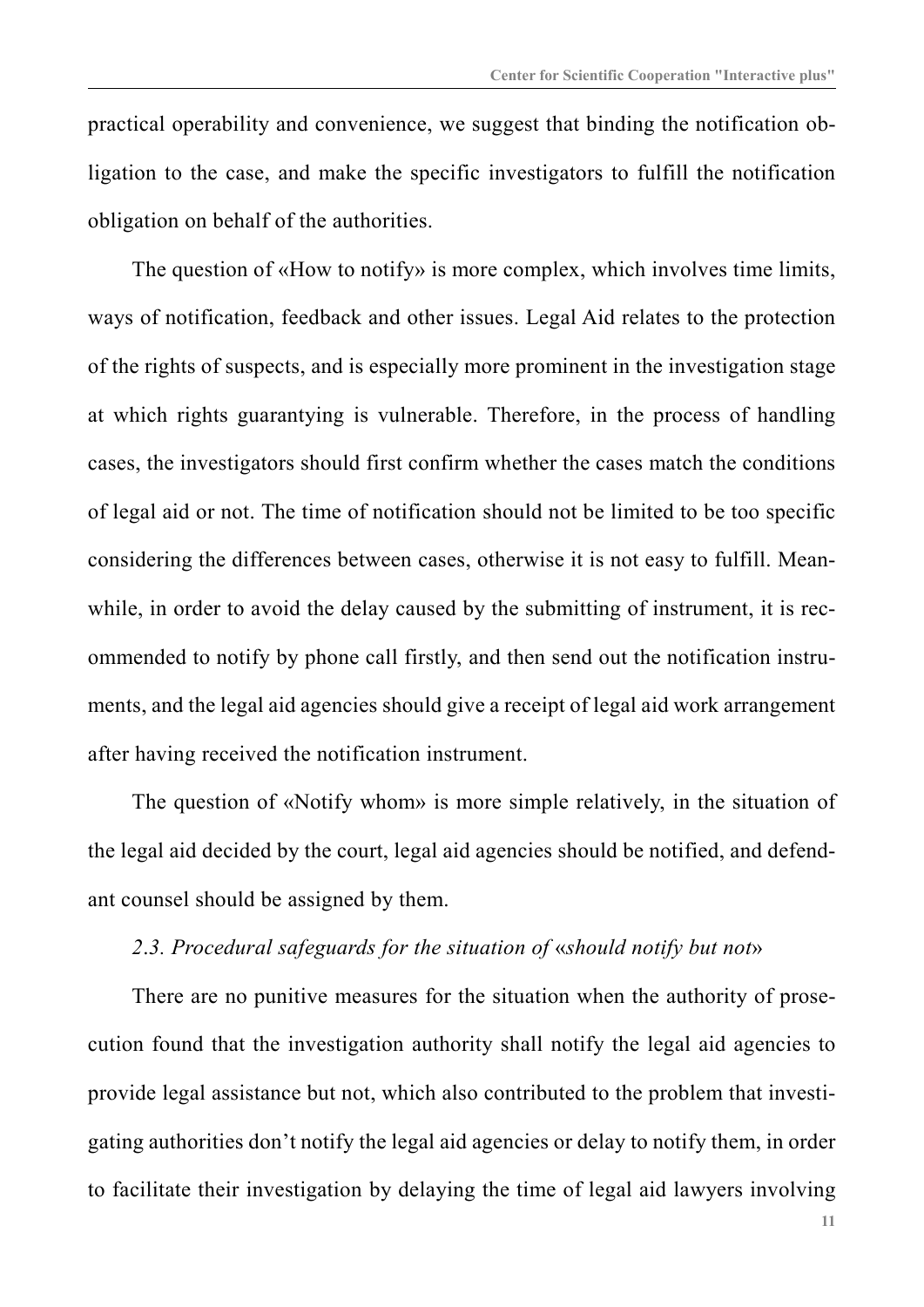into the cases. For this situation, some scholars believe that the outcome of the investigation can't be negated totally, the prosecution authority return the case to investigation authority to re-investigation is a waste of judicial resources. Some scholars think that we should distinguish the verbal evidence and the physical evidence, in the situation of «should notify but not», the oral evidence should be excluded according to the illegal evidence exclusion rules, but the physical evidence can be used.

The author suggests that this problem can be solved as below.

Firstly, after the investigation authority transferring the case to the prosecution authority, the prosecution authority should censor the fulfillment of notification obligation in legal aid cases. When they found the situation of «should notify but not», they should return the cases to investigation authority for re-investigation, and exclude all the evidence achieved. Relatives of suspects may also appeal to the prosecution authority for the behavior of delaying to notify of the investigating authority, and the prosecution authority can return the cases to investigation authority for reinvestigation after examination and verification.

Secondly, for the cases investigated by prosecution authority, after they being prosecuted, the court should censor whether there are situations of «should notify but not», and for the cases which violate of legal procedures, the courts have the power to return them for re-investigation and deny the evidence effectiveness achieved.

**12 www.interactive-plus.ru** Thirdly, for the cases that the investigation authority does not violate of the notification obligation, but the prosecution authority violates of the notification obligation and interrogate the suspects and obtain new evidences, if the court found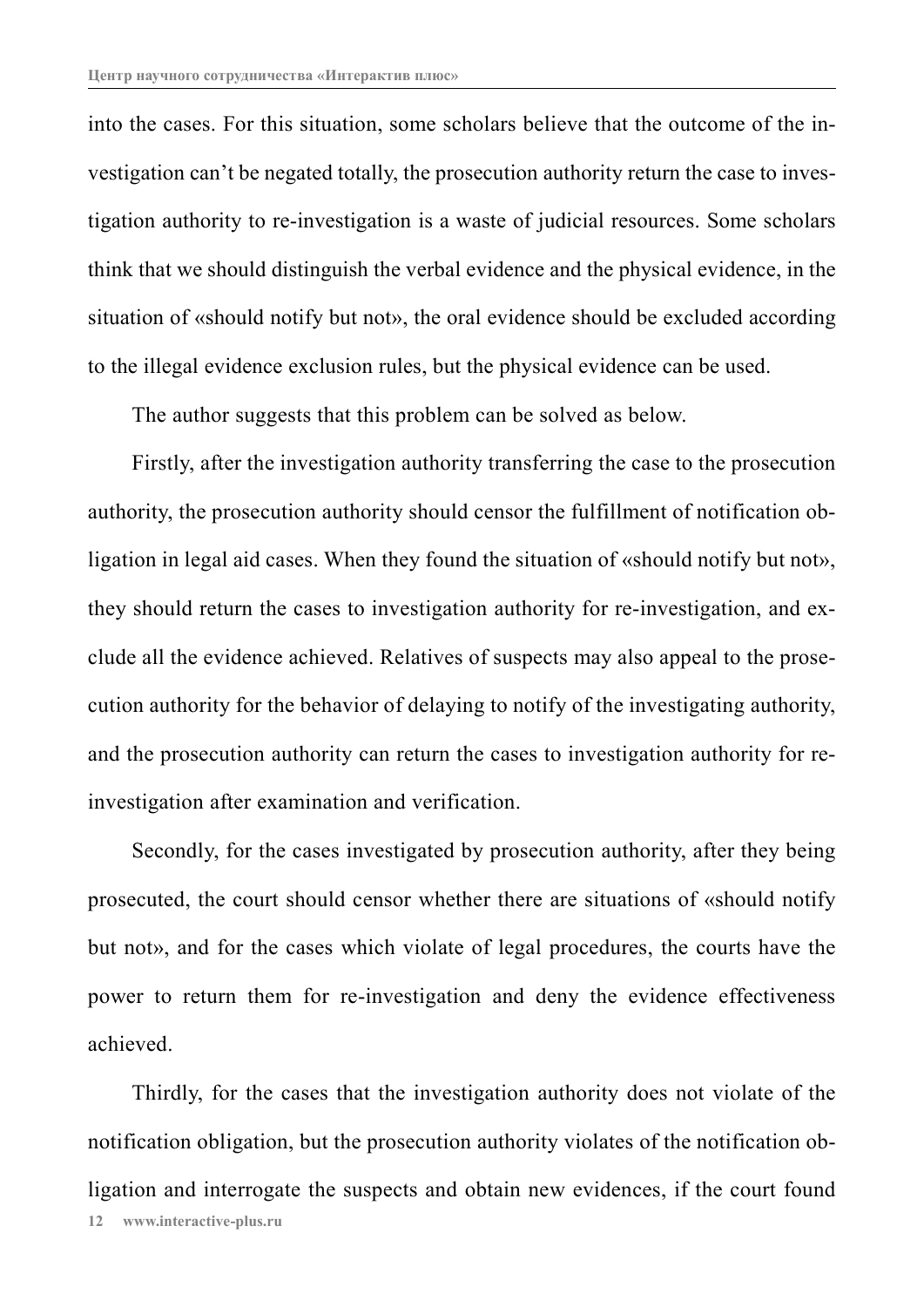after inspection, it can deny the evidence effectiveness achieved at the prosecution stage and return the cases back to the prosecution authority for re-prosecution. Similarly, relatives of the suspects can also appeal to the court for the behavior of delaying to notify of the prosecution authority, and the court can deal with the appeal according to the procedure mentioned above after examination and verification.

Fourthly, for the situation of «should notify but not» occurred at the trial stage, on the one hand, the prosecution authority can institute prosecution recommendations as the legal supervisory authority; on the other hand, the procedural errors can be the reason for the higher courts to return the cases for re-trial.

#### *3*. *Conclusion*

The quality of legal aid cases is the core and vitality of the legal aid system, «quality» of the defense is important, but we should ensure the «quantity» of the applications of the legal aid system firstly, so that the suspects and defendants can get legal assistance. This is an important step on the forward road of the legal aid system, and I hope the suggestion mentioned above can be verified in practice, and make some contribution to improvement of Chinese legal aid system.

#### *Список литературы*

1. Guo Jie. Current Issues and Countermeasures of Legal Aid System // Chinese Justice". – The second period in 2014.

2. Gu Yongzhong. Implementation Summary Seminar of Chinese Criminal Legal Aid System in 2014: Session report. – China University of Political Science and Law.